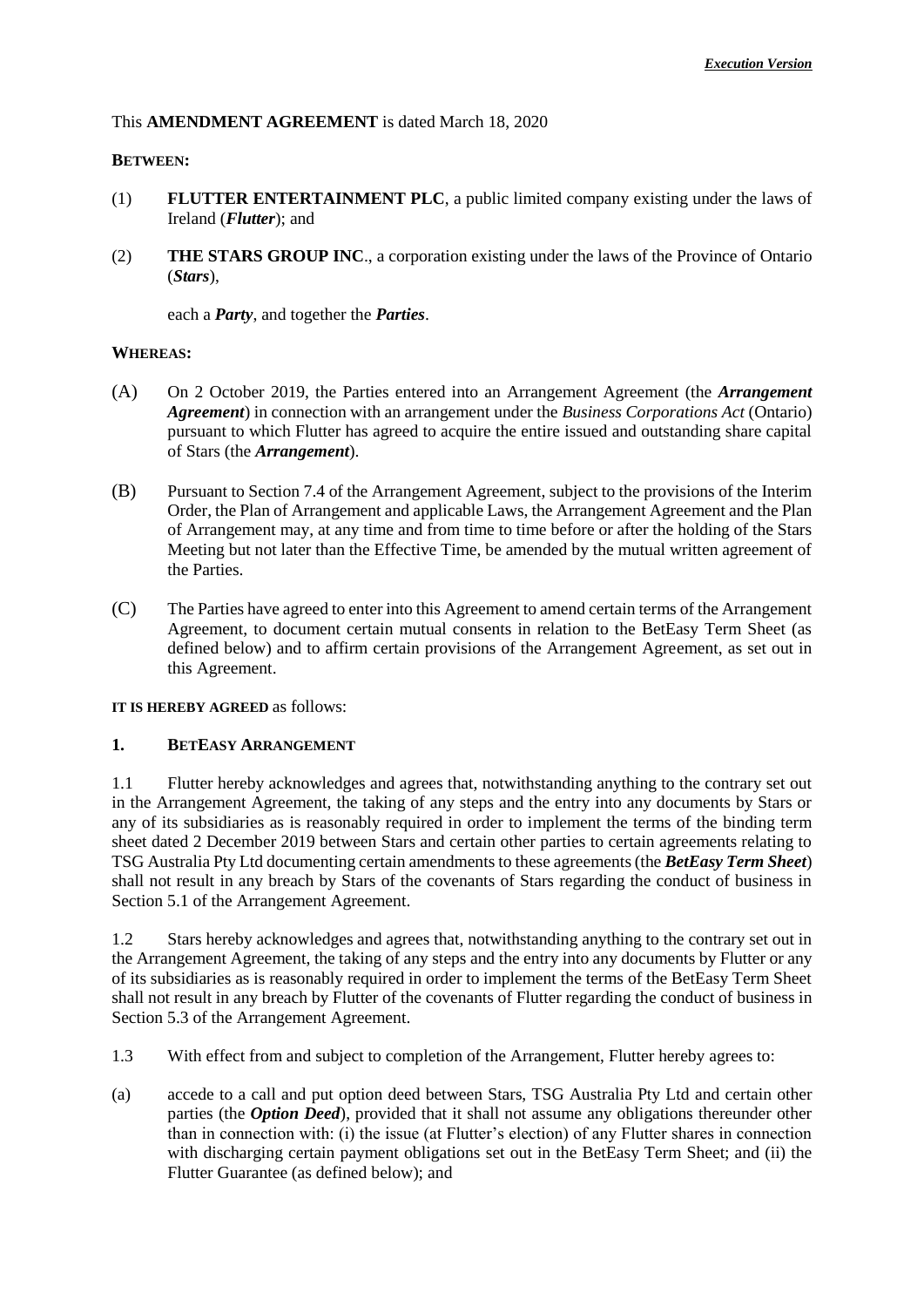(b) provide a guarantee of the obligations of Bloomlane Pty Ltd under the Option Deed to certain individuals on terms equivalent to those provided by Stars pursuant to the Option Deed (the *Flutter Guarantee*).

## **2. AMENDMENTS**

2.1 The Arrangement Agreement shall be amended as follows with effect from the execution of this Agreement:

(a) by deleting the definitions of "Effective Time" in Section 1.1 of the Arrangement Agreement and Section 1.1 of Schedule A (*Form of Plan of Arrangement*) in their entirety and replacing each with the following:

"*"Effective Time" means 03:00 a.m. on the Effective Date, or such other time as the Parties agree to in writing before the Effective Date;*"

(b) by adding the following definitions in Section 1.1 of the Arrangement Agreement:

"**"***Filing Date" has the meaning specified in Section 2.11(2);"*

"**"***Filing Time" has the meaning specified in Section 2.11(4);"*

- (c) by deleting the words "*Effective Time*": in the definition of "Outside Date" in Section 1.1; in Section 5.8(j); where they first appear in Section 6.1; where they first appear in Section 6.2; in Section 6.2(b); where they first appear in Section 6.3; in Section 6.3(b); in Section 7.2; and in Section 7.4 of the Arrangement Agreement, and in each case replacing them with the words "*Filing Time*";
- (d) by deleting Section 2.11(2) of the Arrangement Agreement in its entirety and replacing it with the following:

"*(2)* O*n the third (3rd) Business Day after the satisfaction or, where not prohibited, the waiver of the conditions (excluding conditions that, by their terms, cannot be satisfied until such date, but subject to the satisfaction or, where not prohibited, the waiver of those conditions as of such date) set forth in Article 6 (the "Filing Date") and as soon as practicable following the Filing Time, unless another time or date is agreed to in writing by the Parties, the Articles of Arrangement (including the form of the Plan of Arrangement attached to this Agreement as Schedule A, as it may be amended from time to time in accordance with this Agreement) shall be sent by Stars to the Director with a post-dated Effective Date of the Business Day immediately following the Filing Date, provided that, if the day after the Filing Date is not a Business Day, the Filing Date shall be the next Business Day that is immediately followed by a Business Day "*;

(e) by deleting Section 2.11(3) of the Arrangement Agreement in its entirety and replacing it with the following:

"*(3) From and after the Effective Time, the Plan of Arrangement will have all of the effects provided by applicable Law, including the OBCA. Stars agrees to amend the Plan of Arrangement at any time prior to the Filing Time in accordance with Section 7.4 of this Agreement to include such other terms determined to be necessary or desirable by Flutter, acting reasonably, provided that the Plan of Arrangement shall not be amended in any manner which is inconsistent with the provisions of this Agreement, which would reasonably be expected to delay, impair or impede the satisfaction of any condition set forth in Article 6 or which has the effect of reducing the Consideration or which is otherwise prejudicial to the Stars Shareholders or other parties to be bound by the Plan of Arrangement*";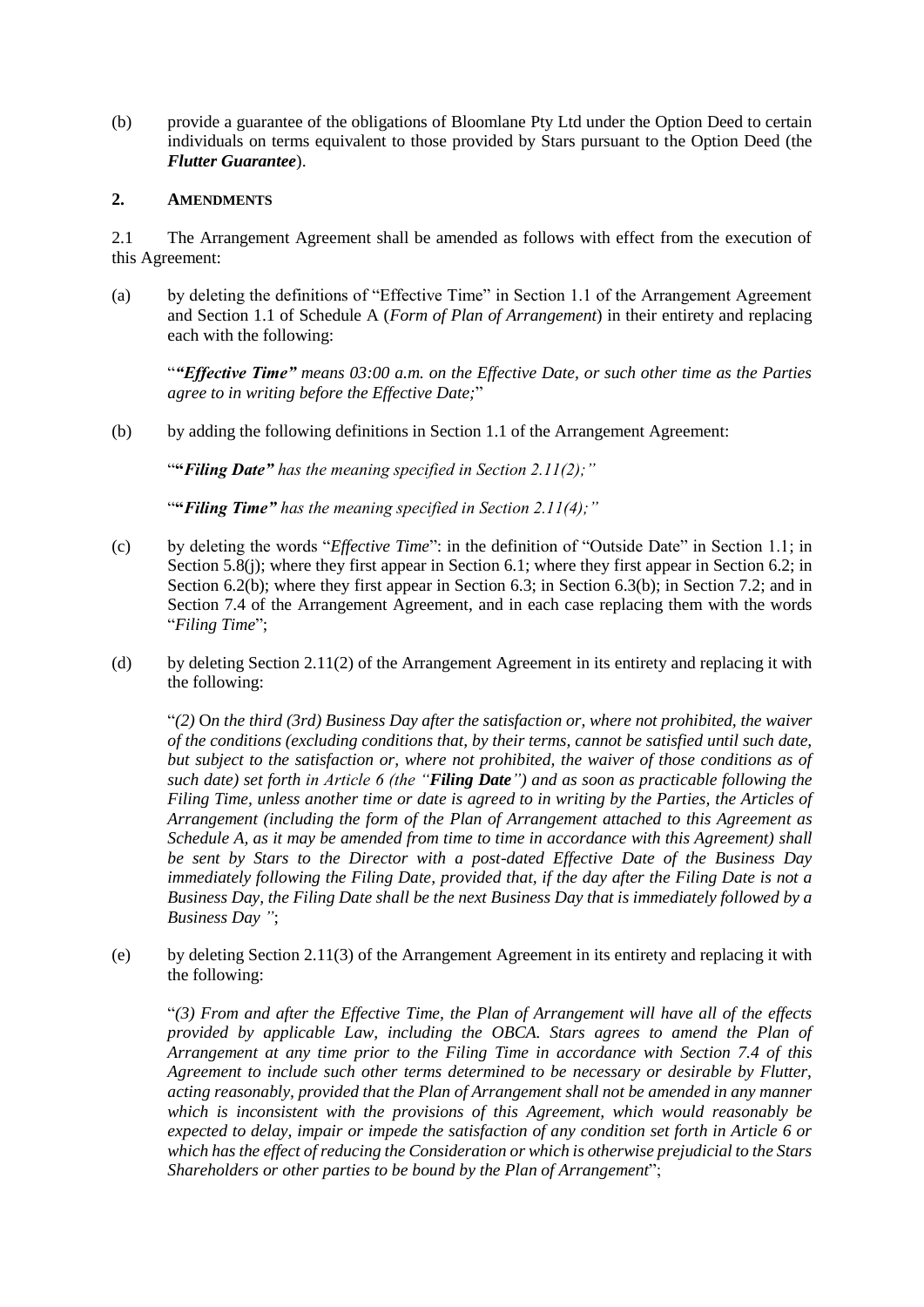(f) by deleting Section 2.11(4) of the Arrangement Agreement in its entirety and replacing it with the following:

"*The exchange of the electronic documents in connection with the closing of the Arrangement will take place at 8:00 a.m. on the Filing Date, or at such other time as may be agreed to by the Parties (the "Filing Time")*.";

(g) by deleting Section 2.13 of the Arrangement Agreement in its entirety and replacing it with the following:

"*Subject to the satisfaction (or waiver) of all of the conditions set forth in Article 6, Flutter will at the Filing Time submit to its registrar an irrevocable treasury direction, in form and substance reasonably satisfactory to Stars, providing for the allotment and issuance and irrevocable deposit with the Depositary (as such term is defined in the Plan of Arrangement) at the Effective Time of a sufficient number of Flutter Shares to satisfy the aggregate Consideration payable to the Stars Shareholders pursuant to the Plan of Arrangement in full.*"

(h) by adding the following after Section 2.19 of the Arrangement Agreement:

### "*Section 2.20 U.S. Tax Matters*

*The Parties intend that, for U.S. federal income Tax purposes, the exchange of Stars Shares for the Consideration pursuant to the Arrangement constitutes a reorganization within the meaning of Section 368(a) of the U.S. Internal Revenue Code of 1986, as amended. The Parties (i) adopt this Agreement, the Plan of Arrangement and the Arrangement as a "plan of reorganization" within the meaning of Sections 1.368 2(g) and 1.368-3(a) of the United States Treasury Regulations, and (ii) agree not to take any U.S. federal income Tax position inconsistent with the Tax treatment described in the preceding sentence, except to the extent otherwise required by Law or a good faith resolution of a Tax contest."*;

- (i) by deleting the words "*Effective Date*" in: Section 5.1(h); Section 5.6(a); the first line of Section 5.12(a); Sections 6.2(b) and (c); and Section 6.3(b) of the Arrangement Agreement and replacing them with the words "*Filing Date*";
- (j) by deleting the words "*Effective Date*" in Section 5.7(a) and Section 6.1(e) of the Arrangement Agreement and replacing them with the words "*Effective Time*";
- (k) by deleting Section 6.2(a) of the Arrangement Agreement in its entirety and replacing it with the following:

"*(a) all material covenants of Stars under this Agreement to be performed or complied with on or before the Effective Time which have not been waived by Flutter shall have been duly performed or complied with by Stars in all material respects and Flutter shall have received a certificate of Stars addressed to Flutter and dated the Filing Date, signed on behalf of Stars by two senior executive officers of Stars (on Stars' behalf and without personal liability), confirming the same as of the Filing Time;*";

(l) by deleting Section 6.3(a) of the Arrangement Agreement in its entirety and replacing it with the following:

"(a) *all material covenants of Flutter under this Agreement to be performed or complied with on or before the Effective Time which have not been waived by Stars shall have been duly performed or complied with by Flutter in all material respects and Stars shall have received a certificate of Flutter, addressed to Stars and dated the Filing Date, signed on behalf of Flutter*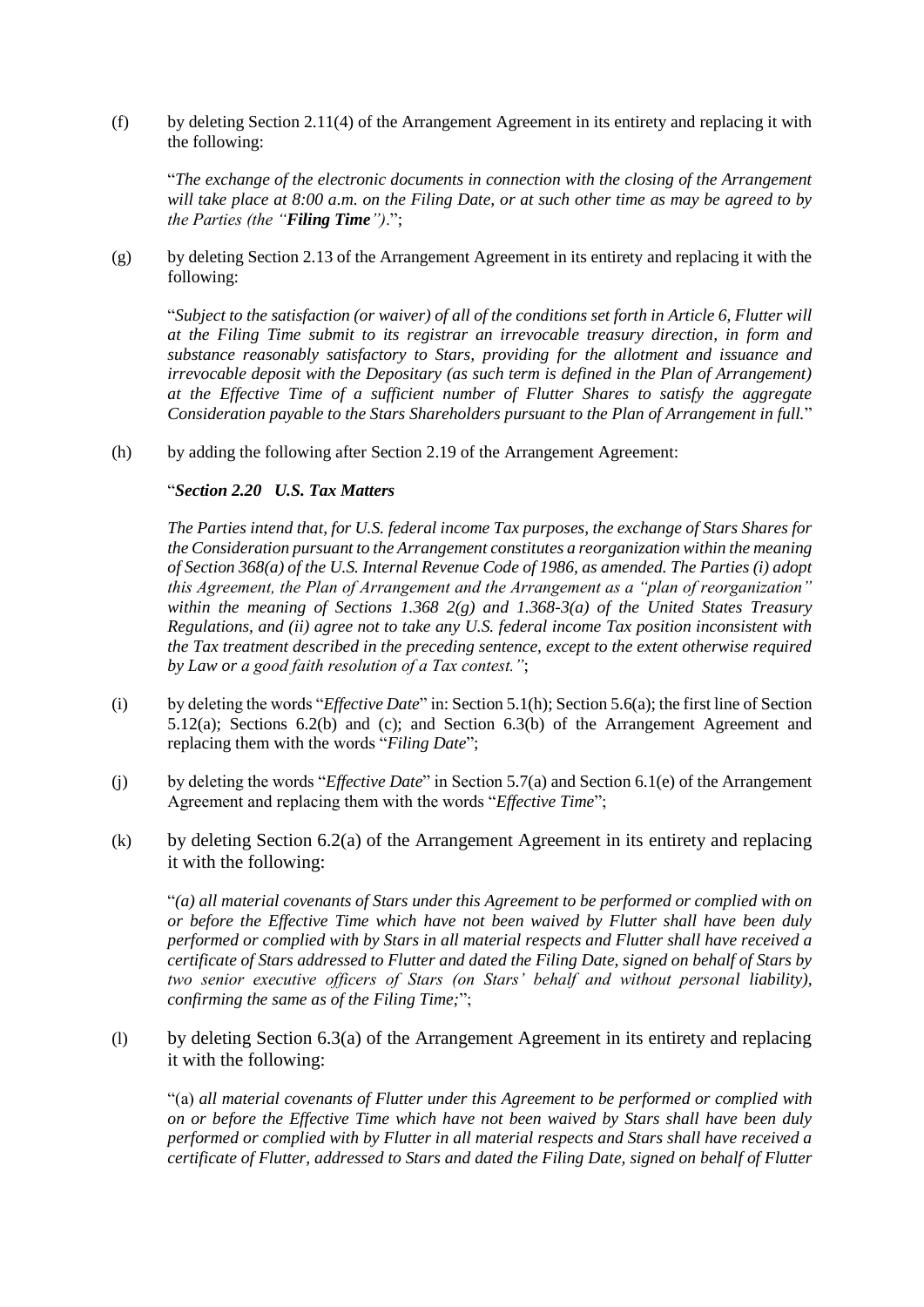*by two of its senior executive officers (on Flutter's behalf and without personal liability), confirming the same as of the Filing Time;"*;

(m) by deleting Section 2.3 of Schedule A (*Form of Plan of Arrangement*) in its entirety and replacing it with the following:

#### "*2.3 Filing of Articles of Arrangement*

*The Articles of Arrangement and the Certificate of Arrangement shall be filed and issued, respectively, with respect to this Arrangement in its entirety. The Certificate of Arrangement shall be conclusive evidence that the Arrangement has become effective and that each of the provisions of Section 2.4 has become effective in the sequence and at the times set out therein. If no Certificate of Arrangement is required to be issued by the Director pursuant to subsection 183(2) of the OBCA, the Arrangement shall become effective on the date specified by Stars when the Articles of Arrangement are sent to the Director pursuant to subsection 183(1) of the OBCA (which date shall be the Business Day following the date the Articles of Arrangement are sent to the Director*) *and such date shall be the "Effective Date" for purposes of this Plan of Arrangement*.";

(n) by deleting Section 2.4(a) of Schedule A (*Form of Plan of Arrangement*) in its entirety and replacing it with the following:

"*(a) each Stars Share held by a Dissenting Shareholder entitled to be paid fair value for its Dissent Shares will be deemed to be transferred by the holder thereof, without any further act or formality on its part, to Stars in consideration for a claim against Stars for an amount determined in accordance with Article 3 and thereupon:*

*(i) each Dissenting Shareholder will have only the rights set out in Article 3 and will cease to be the holder of such Dissent Shares;*

*(ii) such Dissenting Shareholder's name will be removed from Stars' register of Stars Shares; and*

*(iii) such Stars Shares shall be automatically cancelled as of the Effective Time*";

(o) by deleting Section 2.4(b) of Schedule A (*Form of Plan of Arrangement*) in its entirety and replacing it with the following:

"*(b) each Stars Share outstanding at the Effective Time, other than those Stars Shares held by Flutter and Dissent Shares to be cancelled pursuant to Section 2.4(a), will be transferred and assigned by the holder thereof to, and acquired by, Flutter, in exchange for the Consideration, and* 

*(i) in respect of each such Stars Share transferred and assigned pursuant to this Section 2.4(b), each Former Stars Shareholder will cease to be the holder of such Stars Shares so exchanged and such holder's name will be removed from Stars' register of holders of Stars Shares at such time; and*

*(ii) Flutter will be deemed to be the holder of such Stars Shares from the Effective Time and will be entered in Stars' register of holders of Stars Shares as the registered holder of the Stars Shares so transferred and shall be deemed the legal and beneficial owner thereof*";

(p) by deleting Article 3 (*Dissent Procedures*) in Schedule A (*Form of Plan of Arrangement*) in its entirety and replacing it with the following: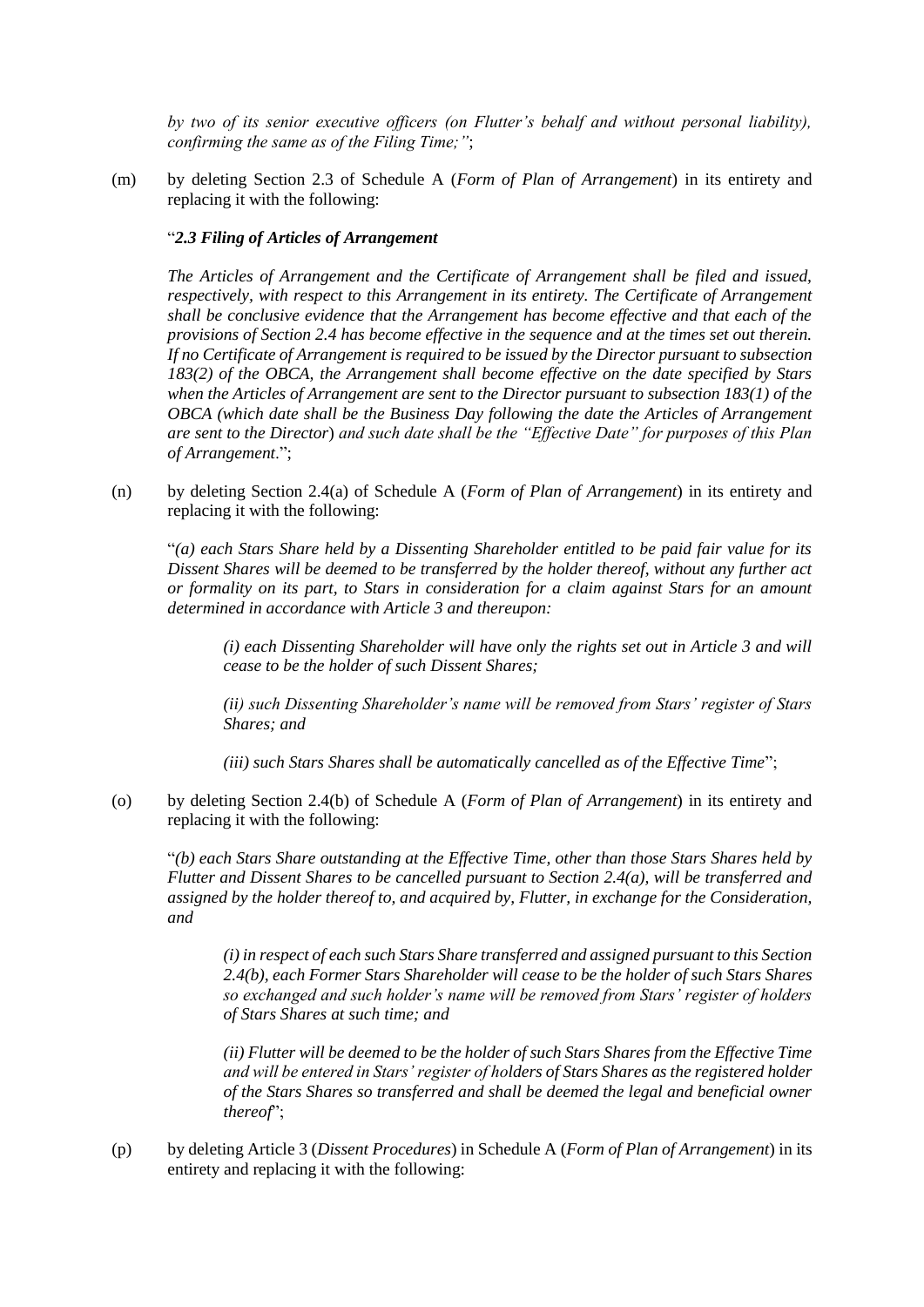### **3.1 Rights of Dissent**

"*Registered Stars Shareholders may exercise rights of dissent with respect to their Stars Shares in connection with the Arrangement pursuant to and in the manner set forth in section 185 of the OBCA as modified by the Interim Order and this Article 3 (the "Dissent Rights"), provided that, notwithstanding subsection 185(6) of the OBCA, written notice setting forth such registered Stars Shareholder's objection to the Stars Resolution and exercise of Dissent Rights must be received by Stars not later than 5:00 p.m. on the Business Day that is two Business Days preceding the date of the Stars Meeting. Stars Shareholders who duly exercise their Dissent Rights are deemed to have transferred the Stars Shares held by them and in respect of which Dissent Rights have been validly exercised to Stars, as provided in Section 2.4(a) and if such Dissenting Shareholders:*

*(a) ultimately are entitled to be paid the fair value for such Stars Shares by Stars, will be paid the fair value of such Stars Shares by Stars, and will not be entitled to any other payment or consideration, including any payment that would be payable under the Arrangement had such holders not exercised their Dissent Rights in respect of such Stars Shares; or*

*(b) ultimately are not entitled, for any reason, to be paid the fair value for such Stars Shares by Stars, will be deemed to have participated in the Arrangement on the same basis as any non-Dissenting Shareholder."*;

### **3.2 Recognition of Dissenting Shareholders**

"*From and after the Effective Time, in no case is Flutter, Stars or any other Person required to recognize a Dissenting Shareholder as a holder of Stars Shares in respect of which Dissent Rights have been validly exercised to Stars, as provided in Section 2.4(a), and the names of the Dissenting Shareholders are to be deleted from Stars' register of holders of Stars Shares in respect of such Stars Shares. In addition to any other restrictions under Section 185 of the OBCA, for greater certainty, none of the following shall be entitled to exercise Dissent Rights: holders of Stars Options, holders of Stars Equity Awards and holders of Stars Shares who vote or have instructed a proxyholder to vote such Stars Shares in favour of the Stars Resolution (but only in respect of such Stars Shares).*";

(q) by deleting Section 4.1(a) of Schedule A (*Form of Plan of Arrangement*) in its entirety and replacing it with the following:

"*(a) At the Effective Time, Flutter will deposit, for the benefit of the Former Stars Shareholders (other than Dissenting Shareholders), with the Depositary a sufficient number of Flutter Shares to satisfy the Consideration payable to the Former Stars Shareholders pursuant to Section 2.4(b).*";

(r) by deleting Section 4.1(f) of Schedule A (*Form of Plan of Arrangement*) in its entirety and replacing it with the following:

"*(f) Upon surrender to the Depositary for cancellation of a certificate which immediately prior to the Effective Time represented one or more Stars Shares held by a Dissenting Shareholder, a completed Letter of Transmittal and such additional documents, certificates and instruments as the Depositary or Stars may reasonably require, the holder of such surrendered certificate or the deliverer of such Letter of Transmittal, as applicable, will be entitled to receive from Stars in exchange therefor, the amount such Dissenting Shareholder is entitled to receive as determined in accordance with Article 3, less any amounts deducted or withheld pursuant to Section 4.4.*";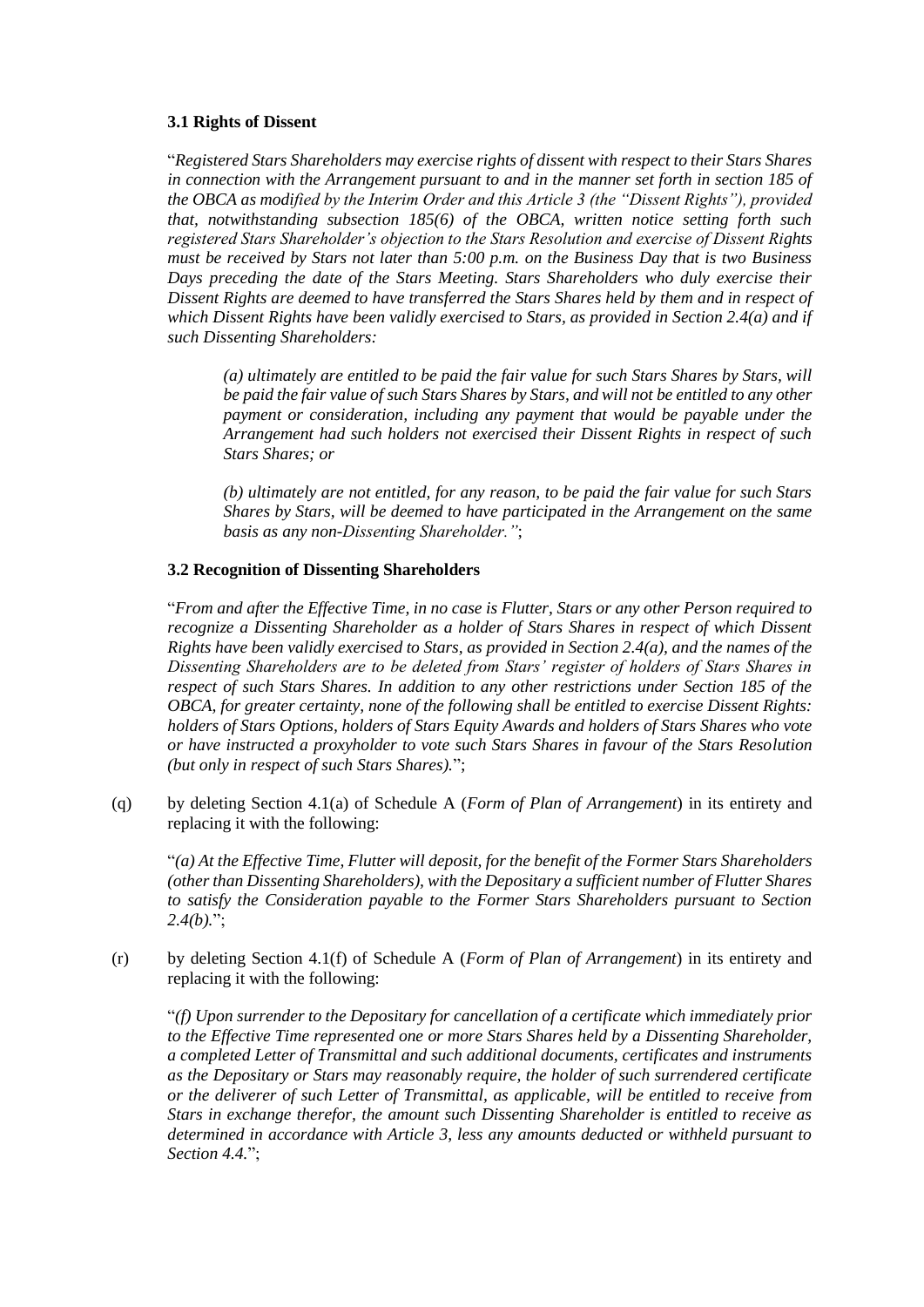- (s) by deleting the following European jurisdictions from Paragraph 3 *(Other European Jurisdictions)* of Schedule D *(Regulatory Approvals)*: *Cyprus* and *Portugal*; and
- (t) by deleting the following Gaming Consent from Part 1 (*Gaming Consents*) in Schedule E (*Gaming Approvals*) of the Arrangement Agreement: *Sweden – Swedish Gambling Authority*.

2.2 Except as expressly amended by this Agreement, the Arrangement Agreement shall continue in full force and effect, the intention being that this Agreement shall be read in conjunction with and as an amendment to the Arrangement Agreement.

# **3. ACKNOWLEDGEMENT**

The Parties hereby also wish to re-affirm and acknowledge and agree that, notwithstanding anything to the contrary that may be set out in the Arrangement Agreement (including the description thereof), the following Gaming Notice (as enumerated in Part 2: Gaming Notices of Schedule E Gaming Approvals to the Arrangement Agreement): Denmark – Danish Gambling Authority approval, is properly included as a Gaming Notice pursuant to the Arrangement Agreement.

# **4. MISCELLANEOUS**

4.1 Words capitalised in this Agreement and not otherwise defined herein shall have the meanings ascribed to such words in the Arrangement Agreement.

4.2 The provisions of Article 8 *(General Provisions*) of the Arrangement Agreement shall also apply to this Agreement*.*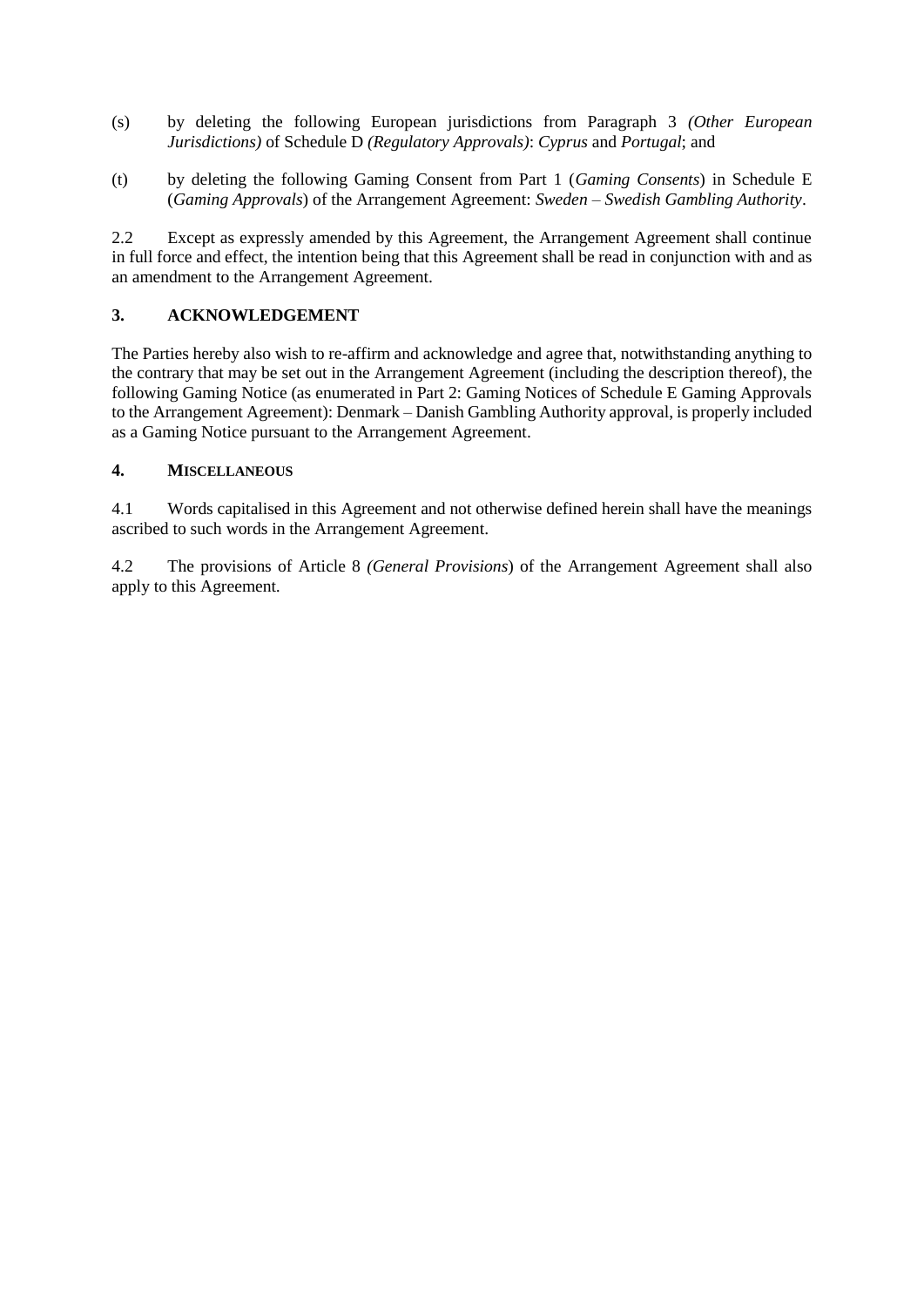## **SIGNATURES**

 $\sim 10^{-10}$ 

**SIGNED** by for and on behalf of FLUTTER ENTERTAINMENT PLC

 $\label{eq:2.1} \mathcal{O}(\varepsilon) = \frac{1}{\sqrt{2\pi}}\int_{0}^{\infty} \frac{d\mu}{\sqrt{2\pi}} \left( \frac{d\mu}{\sqrt{2\pi}} \right) \frac{d\mu}{\sqrt{2\pi}} \, d\mu$ 

 $\mathcal{E}$  $\overline{\phantom{a}}$  $\tilde{ }$  $\overline{\phantom{a}}$ (pirector)